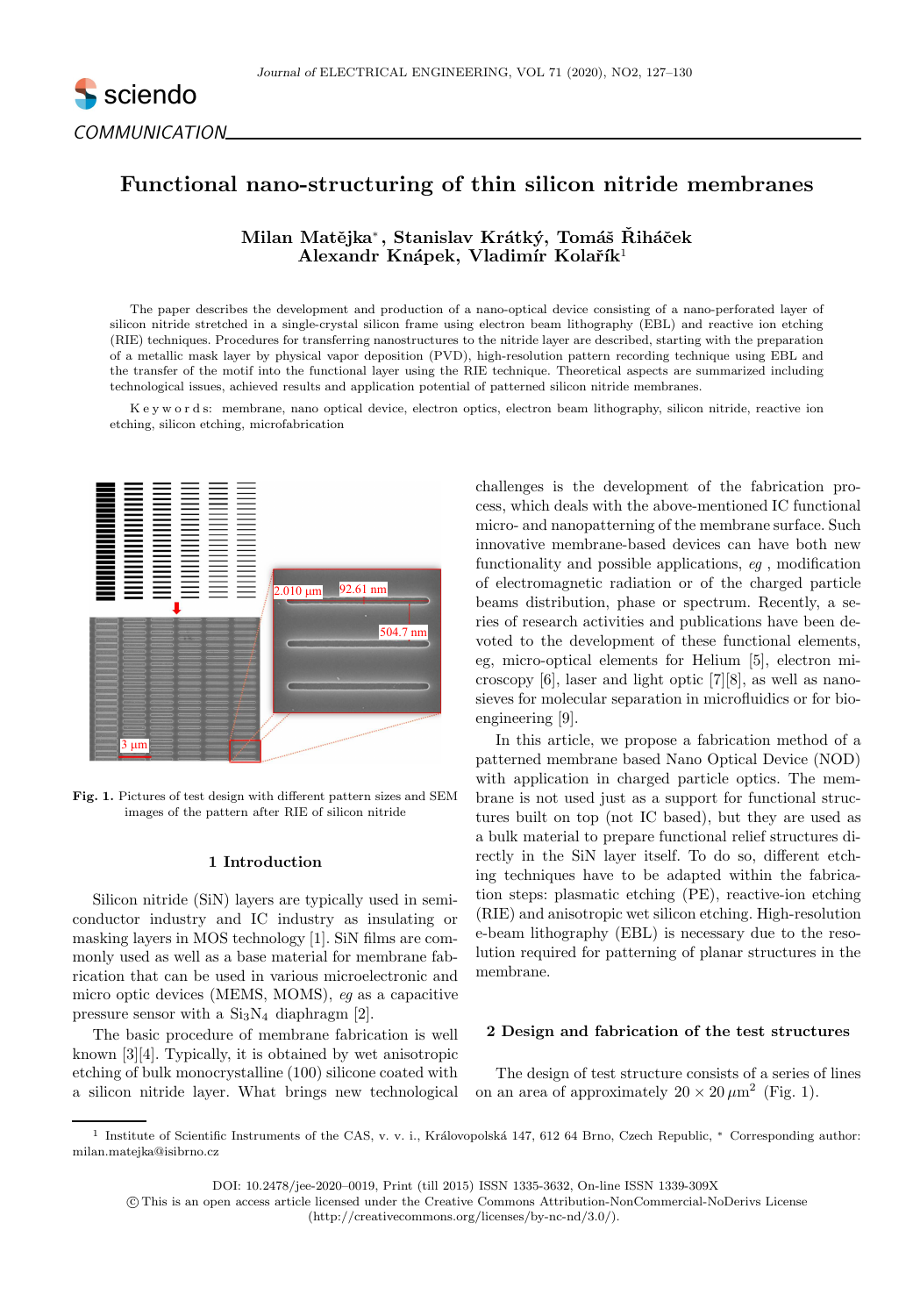

Fig. 2. Schematic of fabrication processes of silicon nitride patterned membranes.the thickness of silicon nitride is 100 nm, the thickness of molybdenum is 20 nm.with extra RIE etching at the end of the process to finish holey pattern in the membrane, the final thickness of the silicon nitride membrane is 75 nm

We used it to recognize the parameters of motif transfer in individual fabrication steps: EBL soft mask, RIE hard mask and RIE SiN. The parameters of the lines in the test structure were as follows: line width 50, 70, 100, 150, 200 and 400 nm, line length 2000 nm, line periodicity 600 nm.

The sample with the test structure was prepared from a monocrystalline silicon wafer (100) with 100 nm of silicon nitride (LPCVD low-tension) on both sides and 20 nm of molybdenum (Mo) prepared by PVD. For etching of Mo and SiN, we used an RIE unit with inductively coupled plasma (ICP) of Oxford Instruments. This test structure was measured and evaluated using an atomic force microscope (AFM) and an electron microscope (SEM) between the etching steps to estimate how the line motif would expand during hard mask preparation and then during motif transfer across the hard mask into the nitride layer.

The critical part was to find correct parameters of RIE for motif transfer with low edge extension, high selectivity, and low etching speed.

With respect to our previous experience  $[10][11]$ , we have chosen the  $SF_6 + Ar$  and  $CF_4 + CHF_3$  recipes for molybdenum mask and silicon nitride etching. From the measurements of the sample with the test structure in SEM, AFM and profilometry we were able to estimate good starting parameters for the RIE process. For the Mo hard mask preparation we used a recipe with  $SF_6$  $(50 \text{ sccm}) + Ar (40 \text{ sccm})$  gas mixure, ICP power 3000 W and 10 W RIE power at 60◦C. This recipe exhibits an average etching rate of molybdenum 2 nm/s. Although the selectivity of Mo/PMMA etching is not high, it is sufficient for the purpose. For the silicon nitride etching through the hard mask we used a recipe with  $CF_4$  (10)  $sccm$ ) + CHF<sub>3</sub> (40 sccm) gases, ICP power 1000 W, 50 W RIE power and working temperature 60◦C. This recipe exhibits an average SiN etching rate of 2.5 nm/s and at the same time, the hard mask (Mo) etch rate is about 20 times lower.

# 3 Fabrication procedure characterization

After initial study with the test structure, we have proposed the technological process of fabrication of a real nano-structured membrane. The fabrication processes are schematically illustrated in Fig. 2. and are as follows:

Top-side lithography operations

- PVD deposition of Mo layer (hard mask)
- coating of the PMMA resist
- pattern recording by EBL at EBPG5000+ES (soft mask)
- plasmatic etching of the PMMA in  $O_2$
- RIE of the Mo layer trough the PMMA mask
- RIE of the SiN layer trough the Mo mask
- plasmatic ashing of PMMA in  $O_2$  (dry removal of PMMA)
- wet removal of the Mo layer ( $H_3PO_4:HNO_3:H2O$ ).
- protective coating with AZ4562 resist Back-side lithography operations
- coating of the AZ4562 resist on back-side
- pattern recording by EBL at EBPG5000+ES (soft mask)
- RIE of the SiN layer trough the AZ4562 mask
- wet removal resist
- wet etching of silicon in aqueous KOH solution at 65 CFinalization
- RIE of the SiN layer without mask

In order to ensure the correct recording of the structure into the membrane, a number of measurement operations by AFM, SEM and a probe profilometery have to be included. These measurements take place especially between individual etching steps by RIE and during the mask preparation steps.

# 4 Design of the membrane based nano-optical device

The design of the nano optical device (NOD is inspired by the concept published in [12]. The NOD we have de-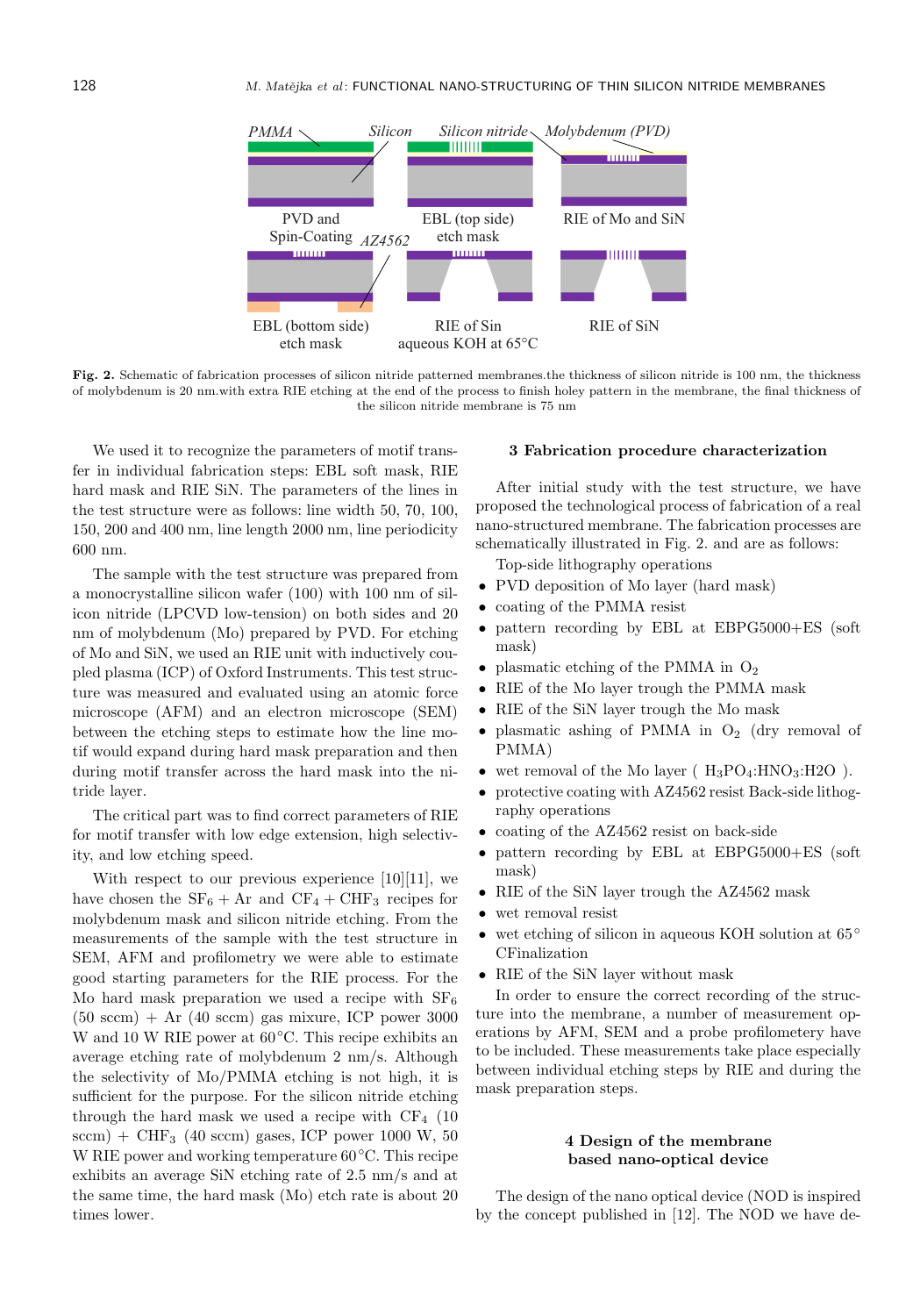

Fig. 3. Schematic illustration of NOD silicon chip with holey grating pattern transferred directly in the nitride membrane.grating parameters: linewidth 70 nm, periodicity 250 nm, length 2000 nm



Fig. 4. Scheme of the experiment with membrane base NOD in the SEM magellan 400

signed (see Fig. 3) purposefully for experimental study of electron beam diffraction in a scanning electron microscope. The device was developed as part of research into the possibility of phase manipulation in the primary electron beam in transmission or scanning electron microscopes.

One of the most promising areas in which this research is directed is the possibility of generating vortex beams. The application potential is, for example, probing of magnetic materials or for electron spin-polarized beam microscopy [13].

To fabricate the designed NOD, we used the technology we have developed and described above in this paper. The NOD is a silicon chip with external dimensions not exceeding 44 mm<sup>2</sup> . In the middle of the chip there is a  $100 \times 100 \mu m^2$  window with a 70 nm thick ni-

tride membrane. The membrane area and the area around  $(1 \times 1 \text{ mm2})$  contains high-density rectangular shape nano-perforation with a size of 70 nm  $\times$  2000 nm, see Fig. 5.

The membrane surface is metalized with a thin layer of platinum to avoid charging. This device functions in the electron microscope as a screen with over 20 k nano apertures on which diffraction occurs of the passing electron beam.



Fig. 5. SEM image of the final holey grating structure fabricated in the thin silicon nitride membrane.size of the rectangle shape opening in the membrane is 70 nm  $\times$  2000 nm

### 5 Conclusions

In our work we have described processes used for functional nano-structuring of nitride based freestanding membranes. We point out that both electron beam lithography and selective etching in a RIE based system are very promising in terms of transfer of sub 100 nm size functional structure into the membrane. During the preparation of the test sample, we suggested possible ways to fine-tune the etching operation in RIE and we proposed recipes for molybdenum hard mask and silicon nitride etching.

Based on several experiments and on our expertise in lithography, we were able to design a functional technological process for the preparation of nanostructured membranes for various applications. The functionality of the presented fabrication procedure was verified with the preparation of a membrane based NOD that was successfully used in the study of electron beam diffraction in the SEM/TEM [14]. We expect a further development and new promising applications for patterned silicon membranes in SEM/TEM system, eg, phase plates, vortexgenerating structures as well as in other fields as laser, EUV, optical fibers light processing and s engineering.